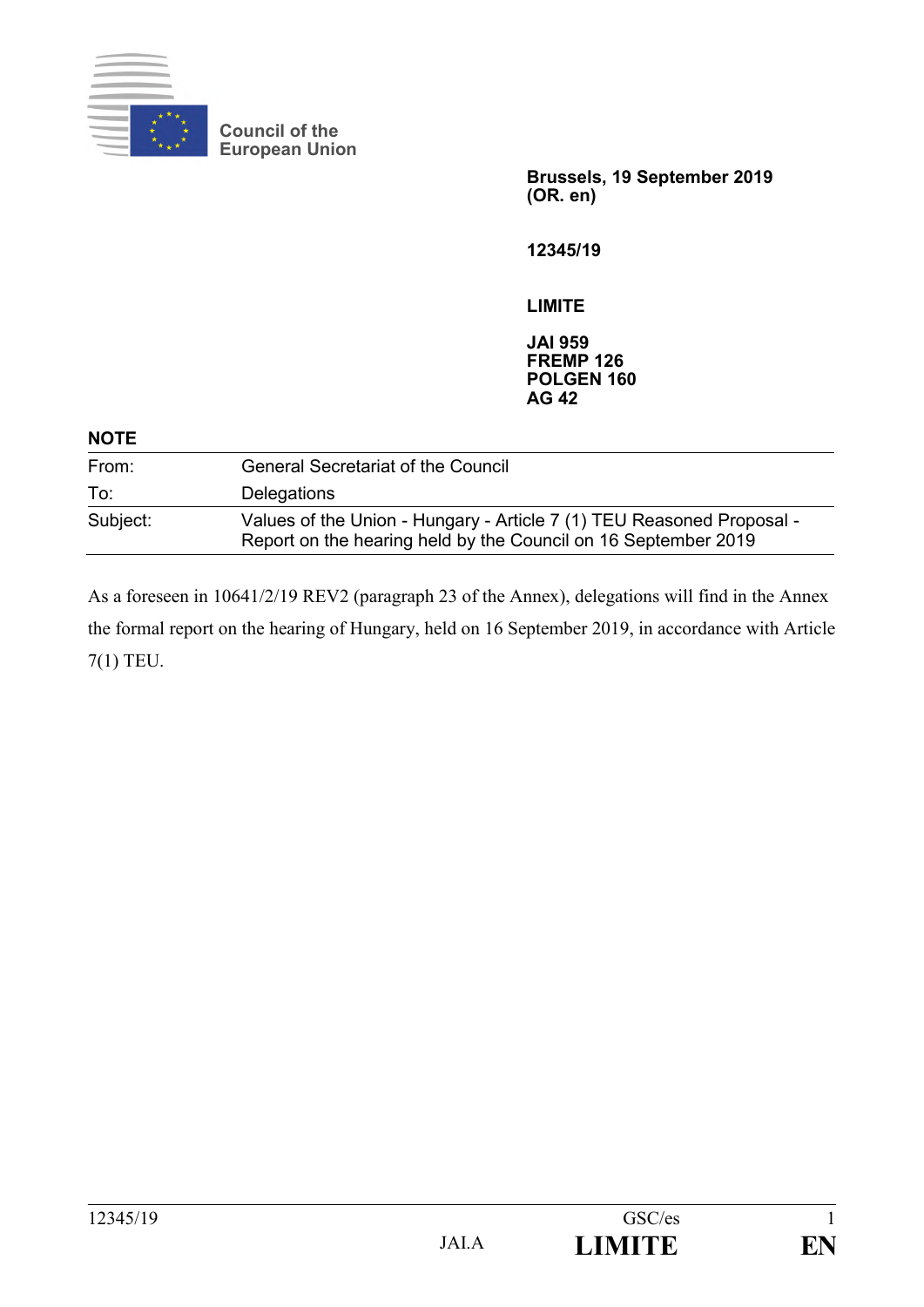On 16 September 2019, the Council heard Hungary in accordance with Article 7(1) TEU. The hearing was conducted during the meeting of the General Affairs Council and lasted approximately two hours.

At the start of the hearing, the Presidency briefly reminded the participants how the procedure would be conducted (10641/2/19 REV2). It also informed the Council about its contacts with the European Parliament.

On 4 September 2019, the Presidency together with colleagues from Croatia and Germany met the Chair of the Committee on Civil Liberties, Justice and Home Affairs (LIBE), Mr Juan Fernando López Aguilar, and the newly appointed rapporteur, Ms Gwendoline Delbos-Corfield. The European Parliament welcomed this opportunity and stressed the importance of well-articulated inter-institutional cooperation on such an important matter. It also stressed the widespread support within the European Parliament for the Reasoned Proposal on Hungary. The European Parliament expressed the view that side-meetings could not substitute a formal presentation of the Reasoned Proposal by the rapporteur before the Council. It stated that it should be granted equal footing with the Commission. Accordingly, the European Parliament asked for the opportunity to intervene in Council and stated that this would apply on this occasion only. It added that it would not need to be directly involved in the rest of the hearing process. As regards the issues covered by the hearings, the European Parliament welcomed the general scope of the first hearing. It stated that, although further thematic hearings would be useful, it was essential not to lose sight of the wider picture. The European Parliament stressed the fact that the scope and the number of changes in Hungary were creating systemic threats to the rule of law and posed a concrete risk that the rights of minorities, across the board, would be endangered by the ruling majority. In particular, the European Parliament pointed out that the situation did not appear to have improved in recent months. Indeed, there were serious concerns in several areas, especially in relation to: media pluralism; academic freedom; the independence of the judiciary and the reform of administrative courts; the fundamental rights of migrants, asylum seekers and refugees.

The Hungarian delegation was then given the floor. The Hungarian delegation referred to its updated information note of reply of 12 September 2019 (12133/19) and stated that it was ready to provide further information and clarification. It stated that the European Parliament's Reasoned Proposal did not contribute to the unity of the Union and that it had been adopted in such way as to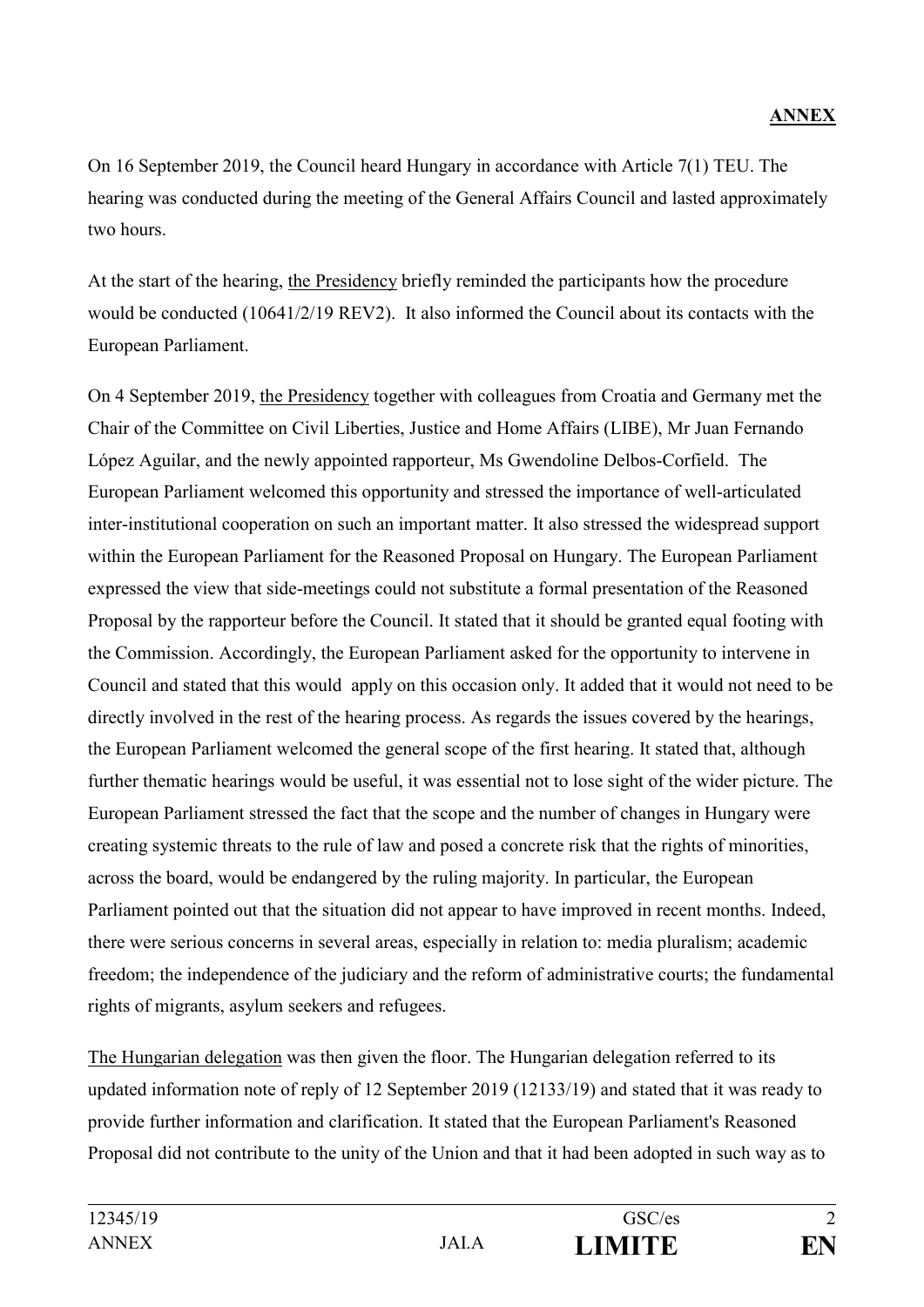breach the European Parliament's rules of procedure. The delegation expressed the view, therefore, that the procedure pursuant to Article 7(1) TEU lacked a legal basis. Nevertheless, it stated that Hungary would participate constructively in the procedure, in a spirit of cooperation, and in the hope of avoiding undue delay and of facilitating a timely closure. The scope of the procedure pursuant to Article 7(1) TEU should be limited to issues covered by the European Parliament's Reasoned Proposal and take into account that some of these were subject to procedures and others were pending. The delegation stated that there should be no interference between those ongoing procedures and the procedure pursuant to Article 7(1) TEU. It stated that Hungary had been subject to unprecedented international scrutiny and that the resources and reports were available to all interested parties.

The delegation stated that, although the Union's values were founded on common constitutional traditions, Hungary did not expect all Member States to follow exactly the same trajectory. This applied, for instance, in the matter of the creation of constitutional courts. In Hungary, there was overwhelming public support for EU integration, and EU membership was seen as beneficial. In the area of migration there was, however, a need to restore the balance between individual rights and the public interest, and the state could not be indifferent towards those who were entering Union territory. In addition, Hungary had always enforced ECJ judgements and had never been subject to financial penalties. The delegation stated that Hungary was committed to Union's values but that those values were currently being used as political leverage. It added that the European Parliament had failed to fulfil its duty of cooperation and that the European Parliament's Reasoned Proposal was biased and comprised a number of mistakes. There were no elements that demonstrated a clear risk of a serious breach of the Union's values.

The delegation stated that Hungary's cooperation with the Venice Commission was excellent and that the justice scoreboard gave Hungary a favourable ranking. In addition, GRECO reports were in line with this view and scored Hungary as being above the average. The delegation went on to assert that academic life in Hungary was flourishing. In this regard, it stated that Member States had significant room for manoeuvre in this area: it was not unprecedented that institutions based in another country were subject to regulation in the interests of ensuring "a level playing field" and of verifying that they were carrying out genuine activities in their country of origin. On the issue of religious organisations, Member States reserved the right to differentiate between the legal status of historic (traditional) churches and the status of other religious communities; all regulatory issues raised by the Commission in this area had been resolved. In addition, Hungary recognised the contribution of NGOs. Nevertheless, it was legitimate to take measures to ensure transparency of

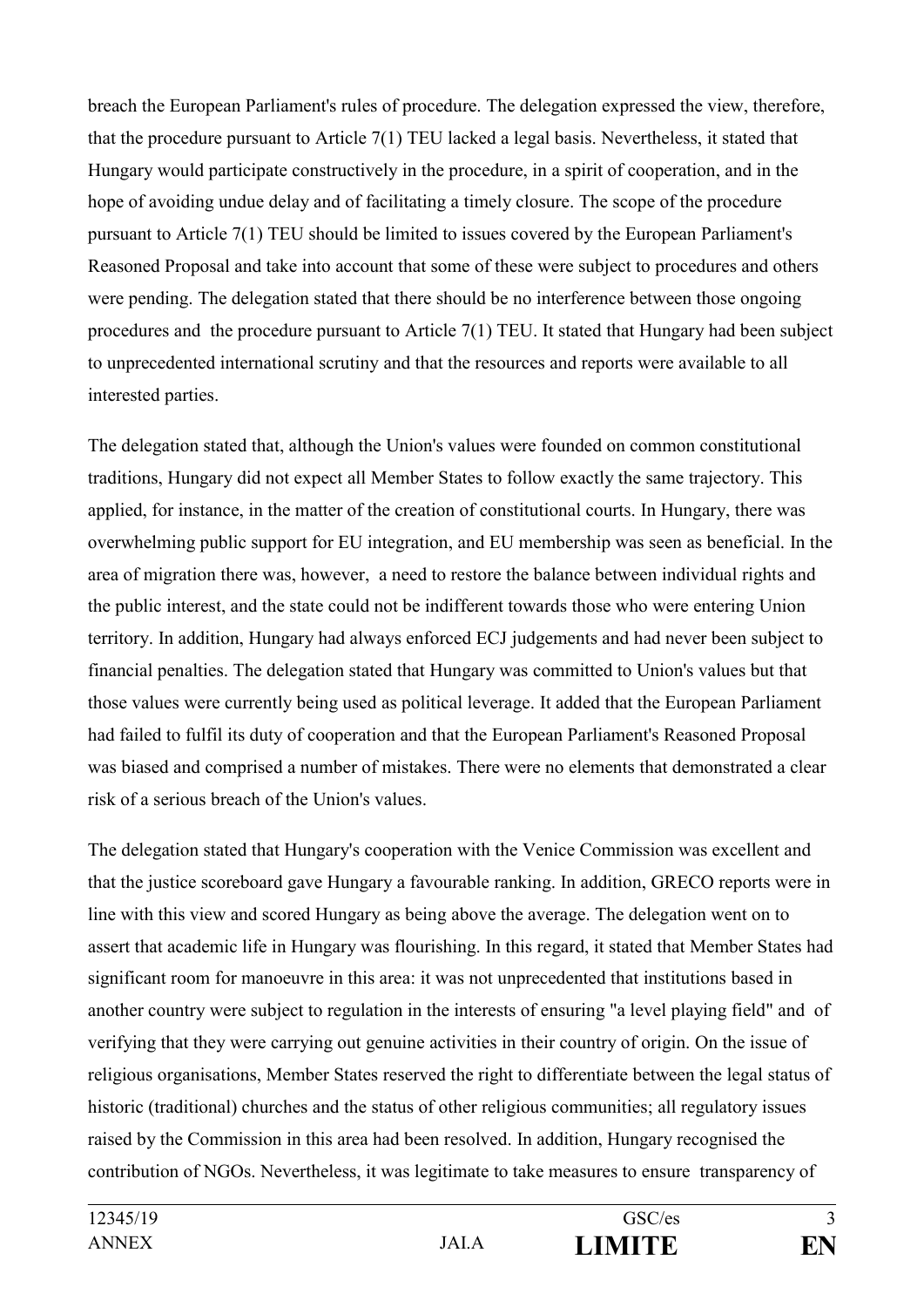funding, whilst avoiding the imposition of disproportionate burdens. The approach on illegal immigration was in line with EU standards, too. This applied, for instance, in the need to address the problem of entities that intentionally support illegal migration. This was of particular relevance in view of Hungary's geographical position and its EU external border. The delegation asserted that families were a priority in government spending; work-life balance and equal treatment were assured, as well as the effective protection of women against violence. Sound policies were in place against racism and particular attention was devoted to the integration of Roma people. On the issue of migration, Hungary was striving to address its causes - also through cooperation with third countries - and to fully protect external borders. The delegation stated that European Parliament's Reasoned Proposal did not address economic and social rights in a systematic way. Accordingly, none of the statements in the Reasoned Proposal, individually or as a whole, demonstrated a clear risk of a serious breach by Hungary of the values on which the Union was founded.

The Commission was then given the floor. It stated that it appreciated the Presidency's efforts to involve the European Parliament in the hearing process. Even so, there was a need to ensure a fair handling of the issue, also considering that the Commission could not be a proxy for the Parliament and that it was for Member States to ask questions. The Commission shared the concerns of the European Parliament on the issue of judicial independence, which also GRECO and the Council of Europe had pointed out in recent reports. This had resulted in the request made by the National Judicial Council to the Hungarian Parliament for the removal of the President of the National Office for the Judiciary. The postponement of the reform of the administrative courts was not a long term solution. On the issue of corruption, as indicated by GRECO's compliance reports, Hungary's level of compliance had remained unsatisfactory, across the board. The Commission was using all the instruments available: value-related infringement procedures, audits, and investigations on the use of EU funds. The Commission welcomed the fact that the first hearing would cover all the grounds of the Reasoned Proposal, as these indicated that there was a systemic threat. There was no legal reason to exclude items under infringement proceedings: the Member States needed to examine a dynamic, changing situation, and to receive all the elements so as to make an informed assessment. Follow-up hearings could be organised, focusing on the detail of selected topics. On those occasions, international bodies could be invited to contribute, and provide their assessments, based on authoritative and independent sources.

The Swedish delegation asked how a plural landscape could be ensured, considering that 80% of media in Hungary were controlled by one single entity, which was exempt from scrutiny by competition authorities.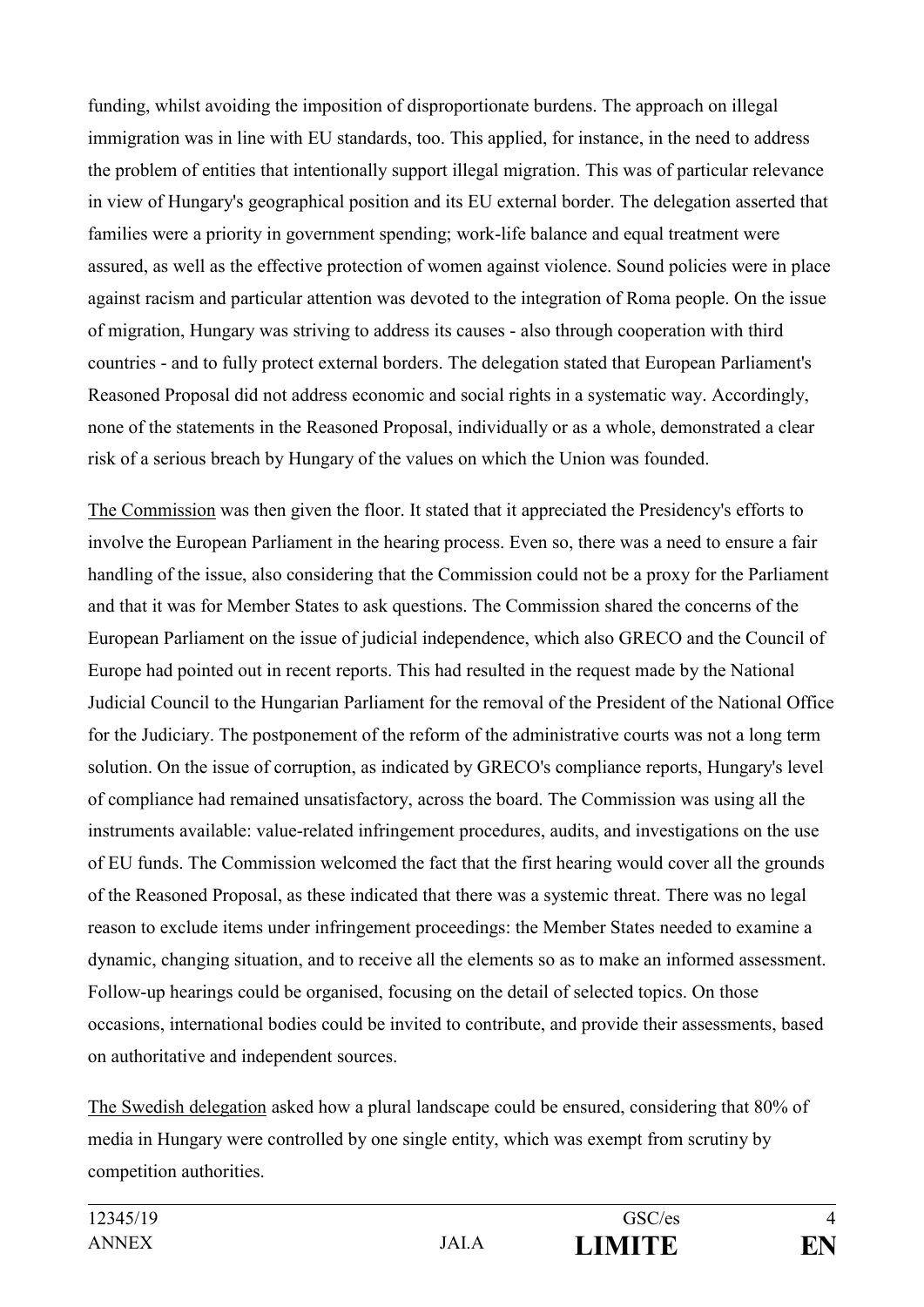The Hungarian delegation replied to the Commission that corruption was a recurring issue in the press and in political debates, but that Hungary had a positive record in this regard. A very complex set of measures had been adopted - both in the public and private sector - which included very stringent rules on conflicts of interest concerning politicians and civil servants. In its view, an increasing rate of indictments and a record high in foreign direct investment demonstrated that efforts were being made to crack down on corruption. The implementation of only 5 out of 18 GRECO recommendations was due to technical difficulties. In addition, GRECO advice was problematic in some instances. This concerned, for instance, the recommendation to reduce the scope of immunity for judges.

On the issue of media freedom, the Commission and the Council of Europe had examined the current media regulation in 2011. They had made a positive assessment at the time. In particular, freedom of expression was guaranteed, even vis-à-vis the media owner. Journalists' sources were fully protected; on the basis of a qualified majority, the Hungarian Parliament elected a media council that was subject to a long mandate and strict rules designed to ensure an independent oversight of the media. In addition, sanctions were applied by the media council on a progressive basis. The media holding in question had been set up by independent market operators and, in reality, its market share was well below 80%. 55% of television broadcasts were critical of the government, a corresponding 80% of online sources were critical of the government, too. Media concentration was similar or higher in other Member States.

The Belgian delegation asked how it was possible to ensure academic freedom and the freedom of expression following the reform of the Hungarian Academy of Sciences and the creation of a new body - in which the government appointed 7 of the 13 members - to oversee research institutes.

The Hungarian delegation stated that the European Parliament had not raised this issue, but that in a spirit of cooperation Hungary was prepared to provide an answer to the question. The new body had, in fact, 15 members. 7 of these were nominated by the government, 7 by the Hungarian Academy of Sciences; the president was chosen by common accord by its members. Reforms related only to the research network attached to the Academy, which dated back to the communism era. This was inefficient and included only roughly one third of members chosen by actual researchers. The new president had made it clear that all the directors of the 15 existing research institutes would retain their positions. The focus of the new body would be on securing an even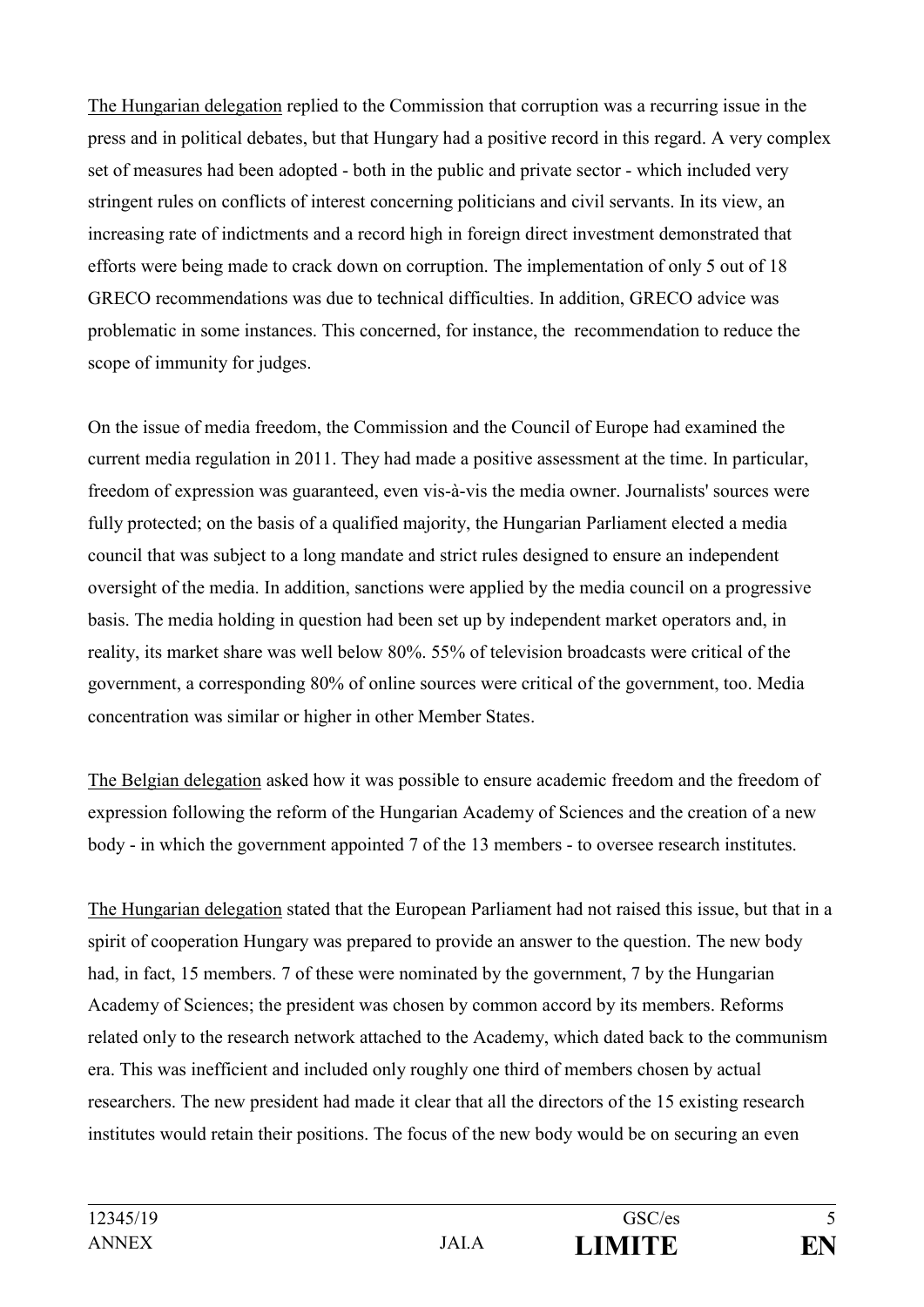wider autonomy and increased funding in the framework of effective management: it would not be responsible for deciding on specific research projects.

The Netherlands delegation asked whether Hungary was taking into account the Country Specific Recommendations (CSR) of July 2019, which highlighted the point that Hungary should reinforce its anticorruption system.

The Hungarian delegation replied that the CSR were not based on hard facts - but rather on the citation of opinions. According to OLAF, Hungary was in the top tier of Member States. Several measures had been taken - including the training and screening of all officials - and efforts had been stepped up in 2019, as reflected in milder language in the CSR of 2019, as compared to 2018. Efficiency in the use of EU funds was improving: Hungary was the first Member State to implement the new EU rules on public procurement and to introduce e-procurement.

The Spanish delegation inquired about freedom of expression, variety and diversity in the media landscape (and the risk of excessive concentration) and academic freedom - and the guarantees the Hungarian legislation offered in these areas.

The Hungarian delegation stated that it had already replied on the issues of freedom of expression and the media. With regard to academia, the new law on higher education had been adopted in 2012 and an assessment was necessary after 5 years. The aim of this was to provide quality higher education. Amendments had been introduced to create a level playing field between Hungarian institutions and institutions that were based in another country. Requirements were no more stringent than in other Member States. The government had always consented to the extension of deadlines for compliance by institutions.

The Danish delegation stressed the point that several international bodies and organisations had identified violations. The cumulative impact of these constituted a serious threat to democracy and the rule of law. The delegation inquired about judicial independence and the steps taken in relation to the request made by the National Judicial Council to the Hungarian Parliament for removal of the President of the National Office for the Judiciary, following the disciplinary procedures the latter had advocated be taken against members of the National Judicial Council.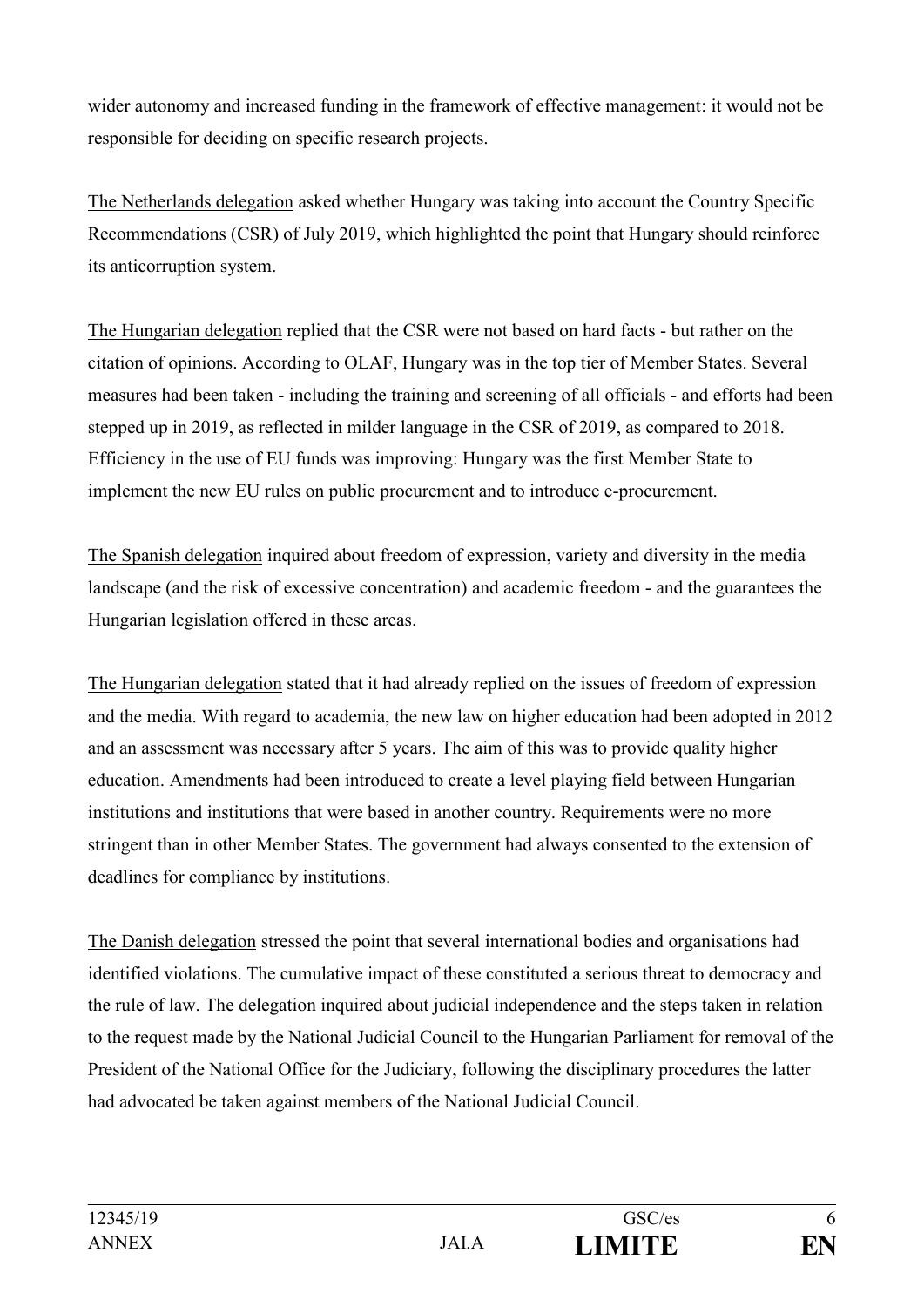The Hungarian delegation replied that measures were in place to ensure the independence of the President of the National Office for the Judiciary. He or she was elected by 2/3 majority in Parliament and had to be a career judge with at least 5 years of judicial experience. The President denied having received pressures and the disciplinary procedures against judges in the National Judicial Council had been instigated before their election and were unrelated to their activities in the Council. The dismissal of the President of the National Office for the Judiciary could be decided only by the President of the Republic or by a 2/3 majority of the National Judicial Council. Institutional tensions had increased since 2018, but this only confirmed that checks and balances were working.

The French delegation (also on behalf of Germany) pointed out that each Member State was responsible for ensuring the respect of fundamental values and that a sound implementation of EU common policies was paramount. Further hearings on specific issues could prove to be necessary. The delegation asked about disciplinary measures, in particular why they were not handled in the context of the immediate hierarchical structure and what the role of the Prosecutor General was.

The Hungarian delegation reiterated that the prosecution service was completely independent from the judiciary and the executive; the Prosecutor General was appointed by 2/3 majority in Parliament and was answerable to the Parliament only - the National Judicial Council had no oversight role. An individual prosecutor, however, had to follow instructions issued by prosecutors who were their hierarchical superiors. As regards disciplinary sanctions, fair process was guaranteed through the presence of a disciplinary commissioner, who was not linked to the prosecutor who was the hierarchical superior.

The Italian delegation highlighted once more the importance of academic freedom.

The Luxembourg delegation stressed the importance of dialogue on rule of law issues and asked whether, on the issue of immigrants, asylum-seekers and refugees, Hungary intended to adapt the measures in the so-called 'stop Soros' package to ensure that these measures were proportionate and respectful of human dignity, consistent with the Charter of fundamental rights and other international instruments.

The Hungarian delegation replied that all conditions were met, notably those laid down by the reception conditions directive. Throughout all the procedures, rights were fully respected (namely:

| 12345/19     |       | GSC/es        | $\overline{ }$ |
|--------------|-------|---------------|----------------|
| <b>ANNEX</b> | JAI.A | <b>LIMITE</b> | ГN.            |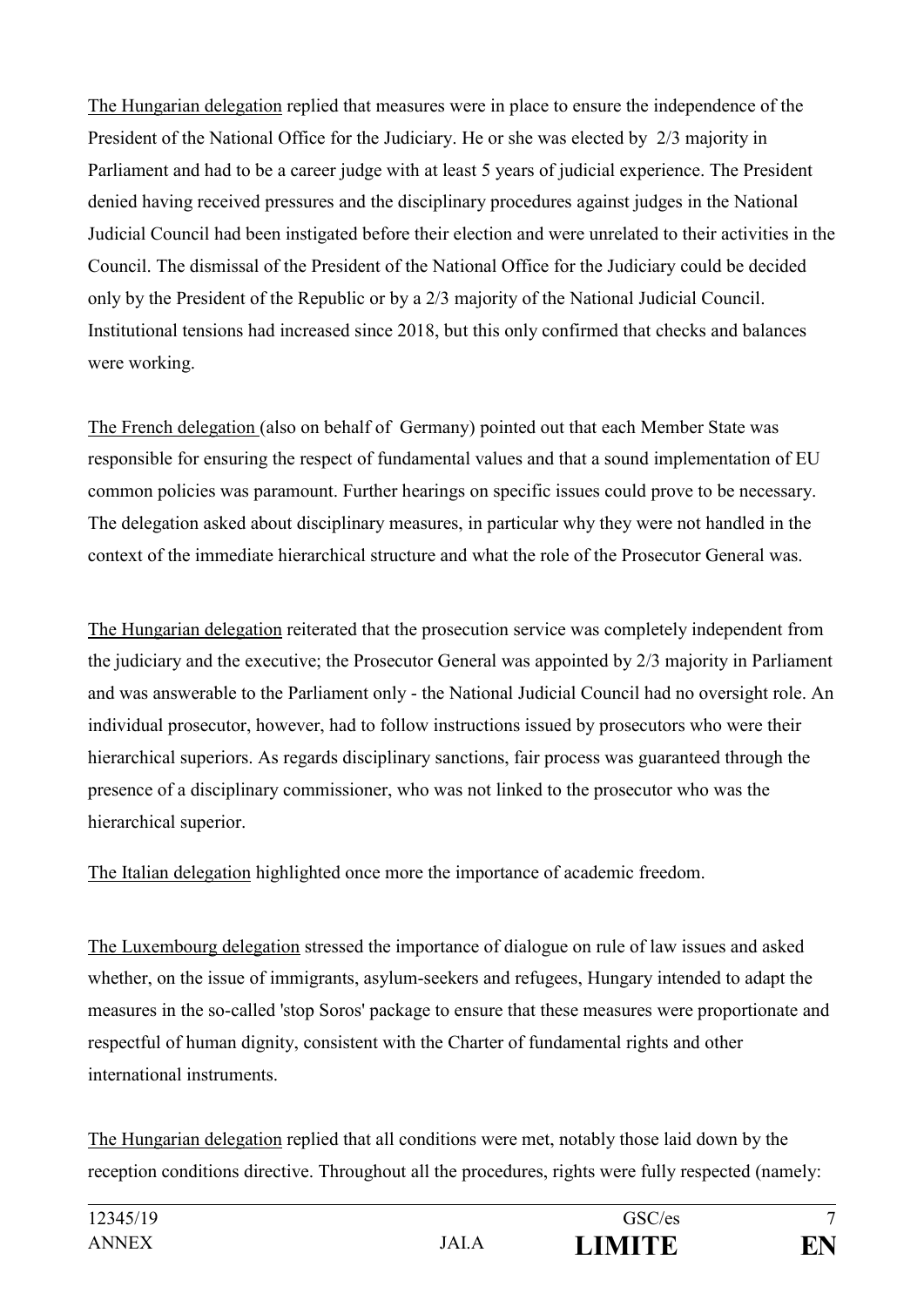translation, legal counselling, as well as the requisite accommodation, food, access to health care, education and social assistance). Due attention was given to full compliance: a two-tier procedure was foreseen, with final decisions rendered locally, in the transit zone.

The German delegation asked why, according to GRECO and Transparency International, Hungary was performing poorly in the area of corruption and which additional measures were being taken against corruption.

The Hungarian delegation replied that there was a lack of solid evidence justifying the downgrading of Hungary. International assessments relied mainly on surveys of the public, and this approach was questionable from a methodological viewpoint. Additional measures taken included the creation of a specific service, within the Prosecutor General office, focusing on high level corruption. The implementation of the new whistle-blowers directive would not require any change to the legislation in force in Hungary since 2015.

The Portuguese delegation inquired about the reform of administrative courts.

The Hungarian delegation replied that a debate on the issue had been ongoing since the fall of the communist regime, which had abolished administrative courts in 1949. Hungary had requested the opinion of the Venice Commission and, in essence, had taken on board all the comments made. There was no legal controversy, but a highly toxic political debate was still ongoing, which had prompted the government to postpone indefinitely the entry into force of the reform of the administrative courts.

The French delegation asked about the extension of the Prosecutor General's mandate, the media coverage of the electoral campaign and whether measures were envisaged to ensure wider pluralism at the next elections.

The Hungarian delegation replied that the Prosecutor General's mandate had been extended until the appointment of the new Prosecutor General. This dependent on agreement in Parliament. On the question of elections, the turnout had been the highest ever at the last elections; citizens took an active interest in the political process, and this proved they were able to express their views.